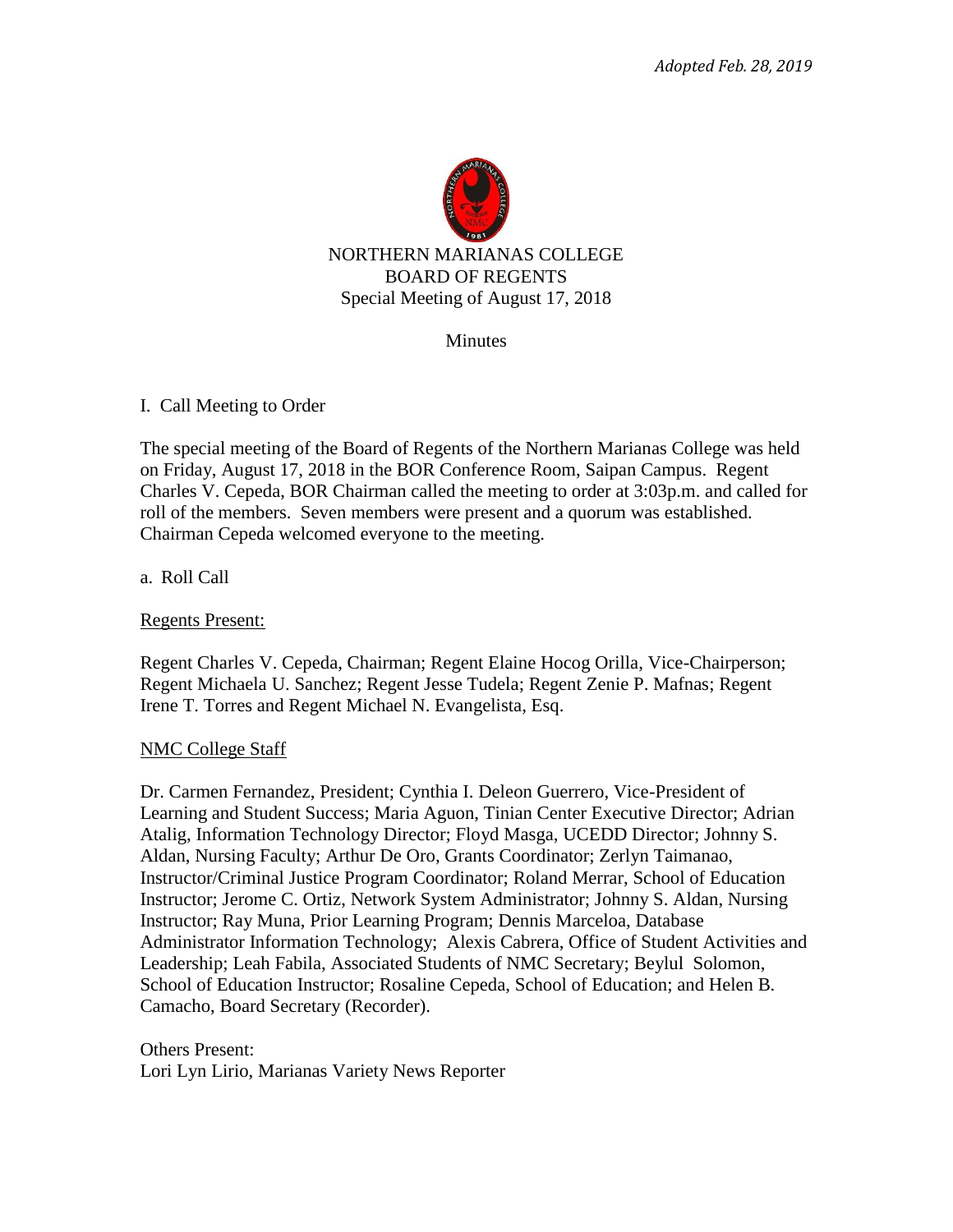## BOR Legal Counsel

Jesus C. Borja, BOR Legal Counsel

b. Review and Adoption of Agenda

# **Regent Orilla motioned to adopt the agenda, seconded by Regent Sanchez. All members voted yes, the motion carried.**

II. Public Comment: Individuals may orally testify on items on the agenda during the Public Comment Period. Written testimony is also accepted. Oral testimonies are limited to five (5) minutes.

None.

III. New Business

a. CEO contract (WSCUC report)

In response to Chairman Cepeda's question, President Fernandez informed the board that the WSCUC report is a public matter and can be discussed openly. However, on the matter of her contract and evaluation it should be best if taken up in executive session.

President Fernandez said that she can share her best understanding and expectation regarding the agenda item. She explained that the background on this is that the college successfully completed its special visit in December 1-2, 2016, however, the major matter that brought rise to that special visit was the concern over the Regents term and keeping track of it and making sure it is in compliance with the law. Overall, the visit was very good. The team provided us with the team report and all the materials are available to the board. After the site visit, the college was required to submit a progress report which we did on November 1, 2017. Recently, we just received a response to that from the commission which was a very good response. The college did a very good job preparing for that. One of the items, in the special visit recommendation was their recommendation that the president should have a longer term contract. And then of course that came up again in the response letter. The matter was still with the HR committee at the time and so basically the commission's' concern is that the president has long term goals and short term contracts are given and it would be difficult to accomplish those goals. Essentially, the contract is for two years and although a four year contract was negotiated, she ended up signing a two year contract.

## **Chairman Cepeda recognized Regent Orilla. Regent Orilla motioned to go into executive session.**

Counsel Borja inserted that with regard to the two year term of the president, it's a statutory matter and that it can be discussed openly. His advice is that if the board wishes to discuss, they may do so, anything with regard to the specific contract should be done in